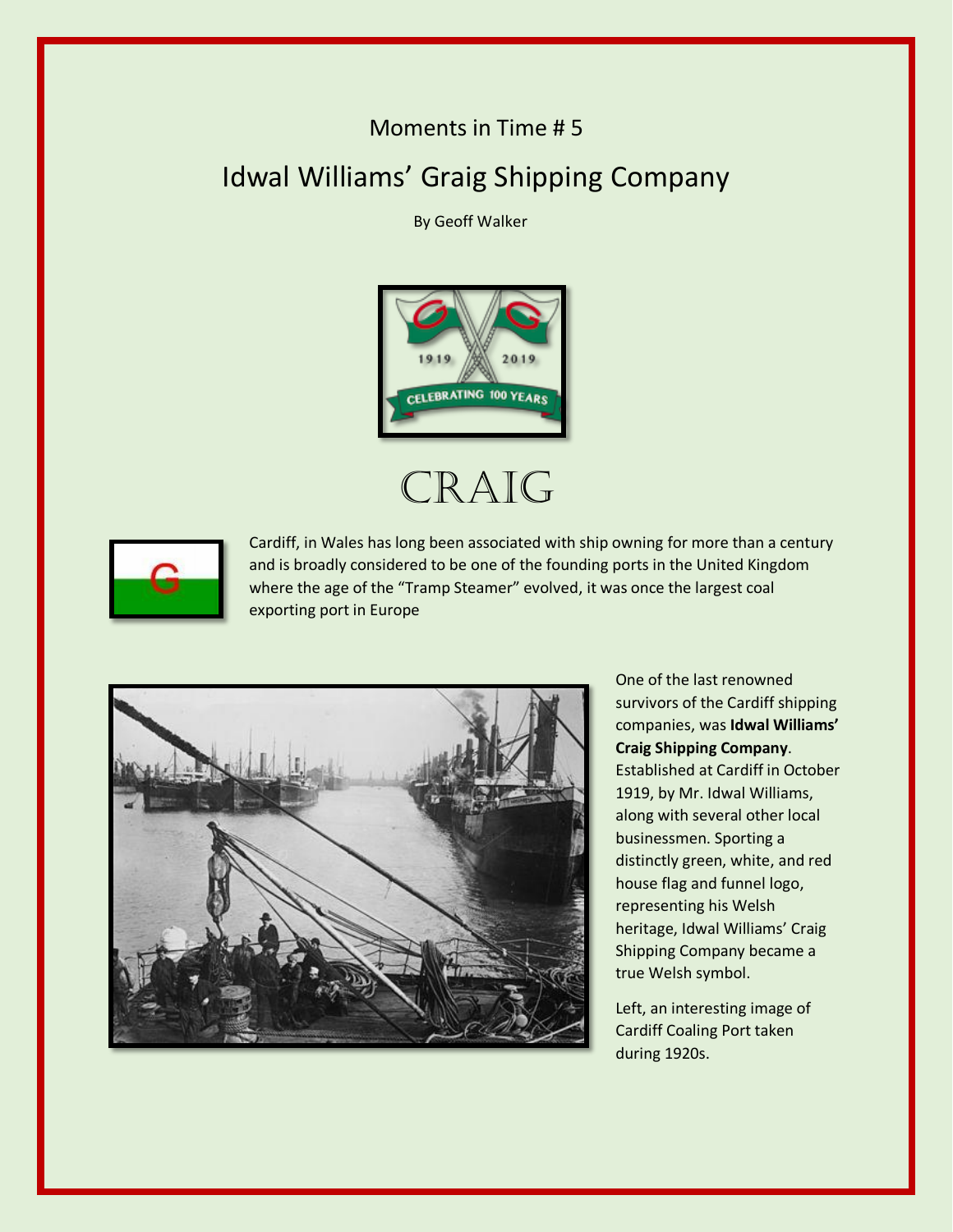Idwal Williams had acquired his shipping knowledge in the offices of the Bristol Steam Navigation Company and Furness Withy lines.

The company's first ship was an ex - First World War tramp steamer. The new owner was very shrewd and realizing that the buoyant shipping market that prevailed at the time was not likely to last, he adopted a conservative management style and fixed the ship on two-year time charter carrying coal from Durban, South Africa, to Kenya. Shipping rates did decline as Williams had predicted but his time charter, which he had secured earlier on good terms, stood the fledgling company in good stead. The venture was very profitable and more than recovered the capital cost of the vessel, when it was finally sold at the end of the charter, in 1922. It was the well thought through management style at Craig Shipping that enabled the company to outlast the great depression, where many competitors and other tramp ship owners, failed miserably.



Left, **SS Graig** was a cargo vessel of 3,683 tons built in 1924 by Robert Duncan & Co, Port Glasgow, for the Graig Shipping Company, Cardiff. On the 4th May 1940 she ran aground off Egg Island, Nova Scotia. She was declared a Constructive Total Loss and subsequently she broke in two. Both sections were later salvaged and scrapped at Halifax.

(Image Courtesy of the National Museum of Wales)

During the 1920s and 1930s, Graig's business activity continued in the ownership and management of steamships engaged in various worldwide tramp trades, usually following the "Coal Out-Grain Home" philosophy, which kept his vessels gainfully employed.

When World War 2 broke out, Graig Shipping had a fleet of two ships, with another one on order. Both existing ships were lost in 1940 while a replacement purchased in 1941 was also lost leaving the company with just the "Graiglas", delivered in 1940. along with 4 steamships managed on behalf of the UK's Ministry of War Transport. At the conclusion of hostilities, anticipating a worldwide upturn trading conditions post-war, Graig purchased 3 war-time built ships from the Government, and chartered a 4th whilst retaining 2 others under their management. In keeping with the new world order and Welsh traditions Craig Shipping, decided to paint the hull of their ships green, at the same time over painting their all black funnel with the green and white Welsh flag, with a Large Red "G" which replaced the red dragon

An office was also established in London, in order that the company may maintain a closer working presence at the Baltic Exchange. In line with the company strategy of expansion, in 1952 it acquired the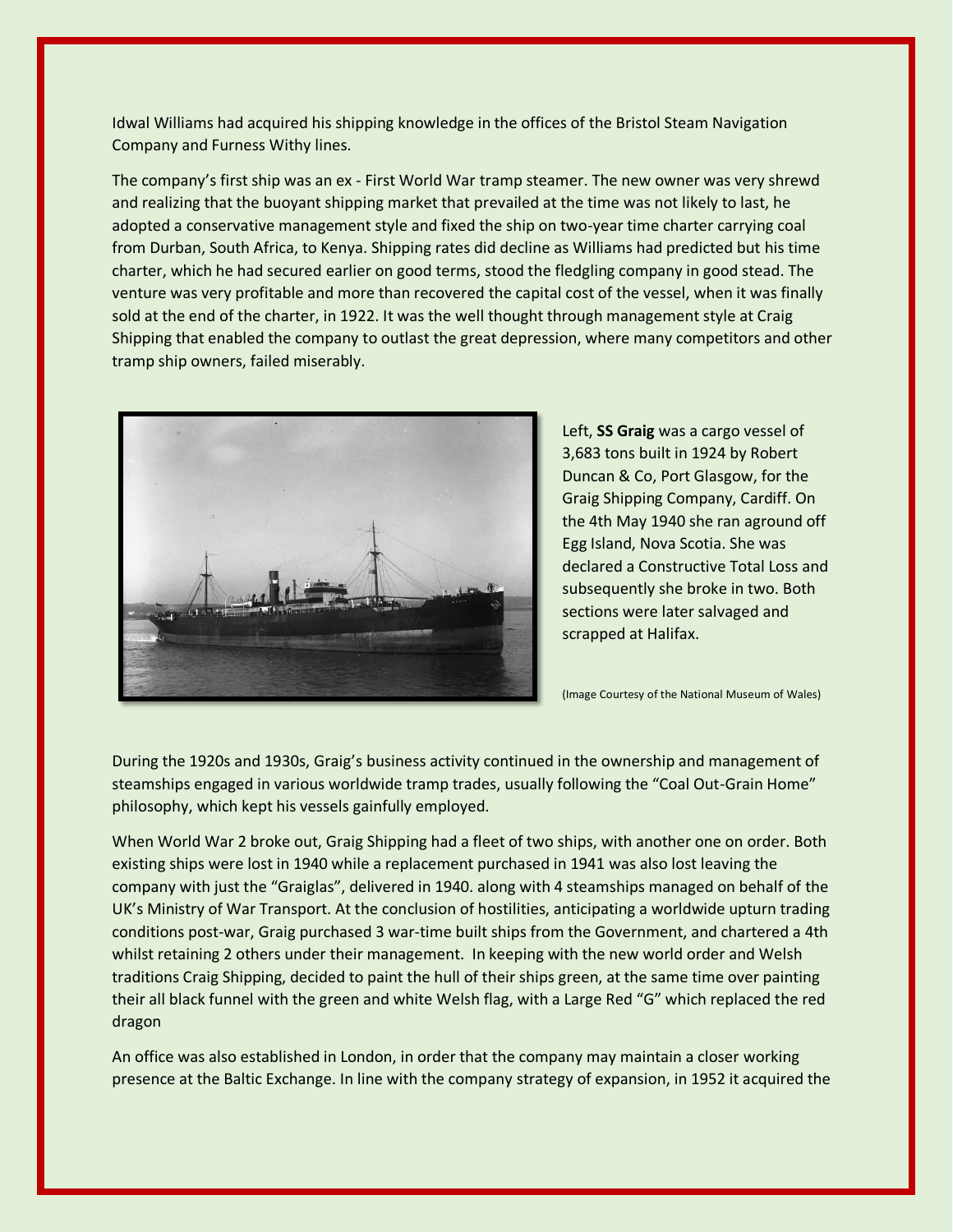London based **"Basra Shipping Company",** restyling it **"Glynafon Shipping Co."**, which in turn became a subsidiary of the **Graig Shipping Company.**

The acquisition of Basra Shipping had brought with it the virtually brand new **"Sherbourne"** which became Graig's first Motor ship with accommodation aft. She was a geared bulk carrier and upon joining their fleet, it was renamed **"Graigwerdd"**.

With the introduction of the Government's credit scheme for shipbuilding, the company took advantage of this facility and built 3 ships during the 1960s. With the passing of the company founder Mr. Idwal Williams, in 1971, his son Mr. Desmond Williams who had been with the company since 1945, assumed the role of company chairman. This change in the philosophy of senior management signaled the end of their conventional fleet of ships, with only Bulk Carriers being built and operated by the company thereafter.

Under the leadership of Desmond Williams, the company embarked upon a policy of diversifying its business interests, and over ensuing years became involved in a wide scope of new ventures, most allied to the shipping business. However, shipping remained its focal area of activity and the company was re branded as **Graig Shipping PLC.** which remains the sole survivor of the numerous tramp ship companies once based in Cardiff.



The classic British tramp ship "**Graigwen"**  captured on film after the corporate decision to restyle their ships with a green hull and green, white, and red emblemed funnel markings.

Built by Wm Gray, West Hartlepool in 1948, the handsome looking **"Graigfelen."** She possessed a very stately profile, which was typical of Bitish Tramp Ships of the era.